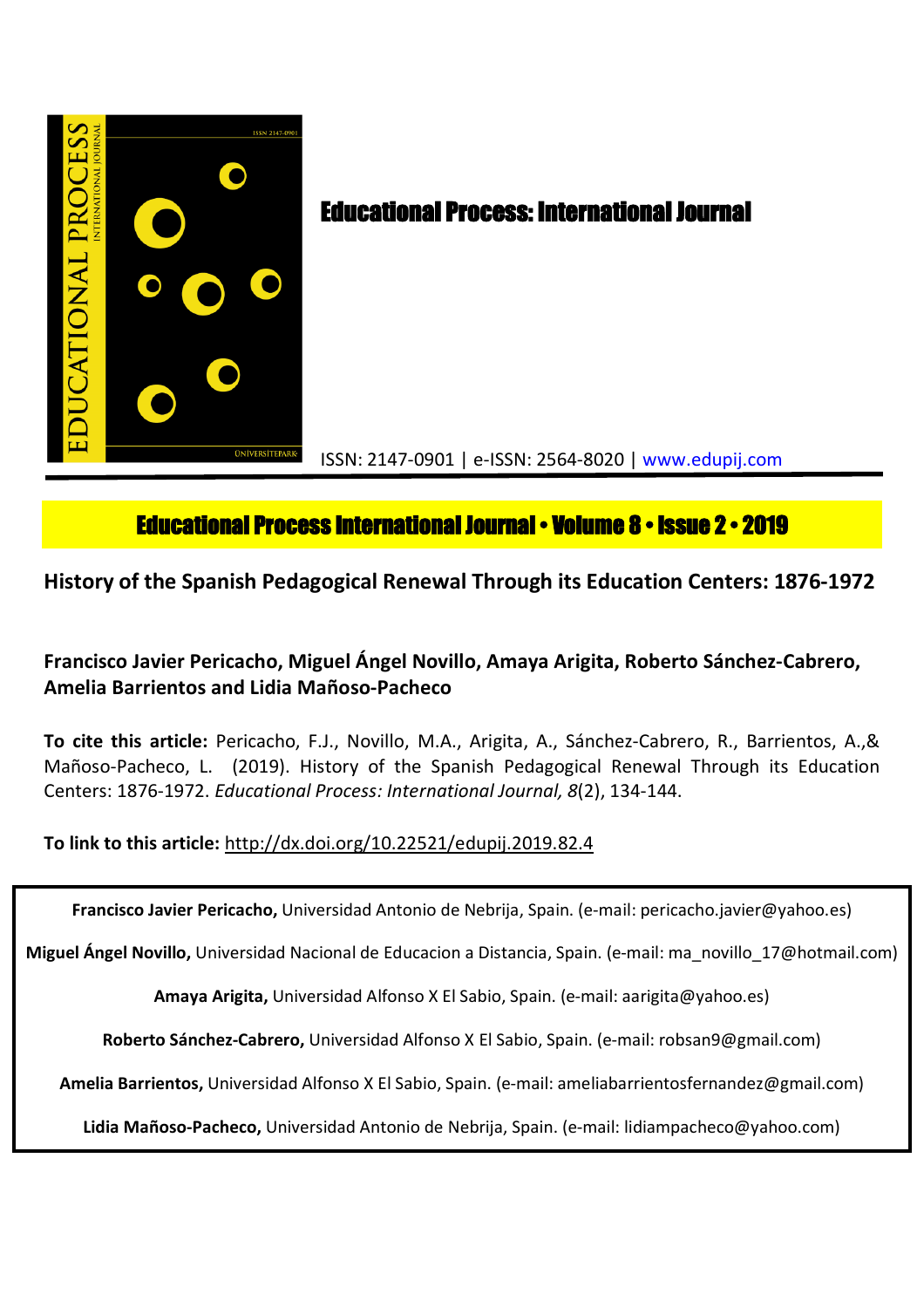## EDUPIJ • Volume 8 • Issue 2 • 2019 • pp. 134–144.

## **History of the Spanish Pedagogical Renewal Through its Education Centers: 1876-1972**

## FRANCISCO JAVIER PERICACHO, MIGUEL ÁNGEL NOVILLO, AMAYA ARIGITA, ROBERTO SÁNCHEZ-CABRERO, AMELIA BARRİENTOS and LIDIA MAÑOSO-PACHECO

## **Abstract**

Promoted by some of the most critical sectors of the education community, the history of the Spanish pedagogical renewal  $(19<sup>th</sup>$  and  $20<sup>th</sup>$  centuries) shows all kinds of experiences representing an innovative, committed and transformative way to understand both pedagogical processes and the school. This article shows the final results of the historical analysis of the Spanish pedagogical renewal from the late 19<sup>th</sup> century (1876) to the last years of Franco's dictatorship (1972), through the different primary education schools considered as references, both public and private. Different studies on the Spanish pedagogical renewal have been examined, as well as media from the period and the main education magazines which acted as tools of expression in each historical period. This analysis was completed with data obtained from the revision of education projects, the direct observation of several cases, and consultation with the most relevant stakeholders. In order to create an overview, this article allows for a gradual understanding of the historical development, and of the cultural, political, social and pedagogical nature of the changing processes experimented through those years.

**Keywords:** pedagogical renewal in Spain, school, history of education, alternative school.

Free DOI: 10.22521/edupij.2019.82.4

………………………………………........….....………………………………...……………

EDUPIJ • ISSN 2147-0901 • e-ISSN 2564-8020 Copyright © 2019 by ÜNİVERSİTEPARK edupij.com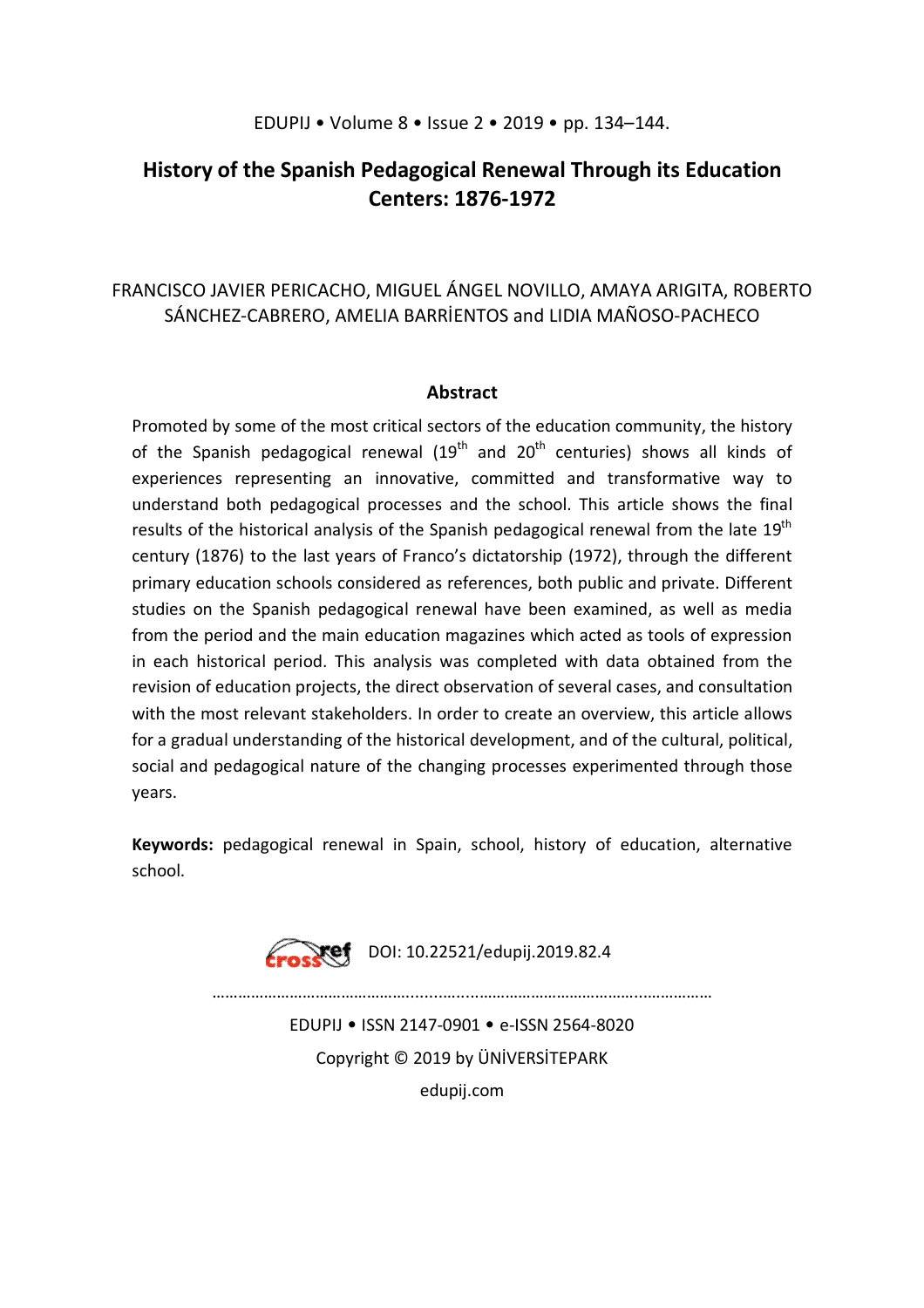## **Introduction**

 $\ddot{\phantom{a}}$ 

The Spanish pedagogical renewal is a broad and flexible concept which has always been closely linked to historical, political and social context: an organized set of both theoretical and practical activities aimed at overcoming the dominating pedagogical reality. The pedagogical practices encompassed have boosted constant innovation in the improvement of the educational response to those challenges raised by society (ITE, 2012).

Historically, it has been promoted by some of the most critical sectors of the education community, crystalizing in a constant shared, reflexive, critical, committed and innovative attitude which considers education as the engine not only for personal but also for social transformation. Therefore, we can talk of a constant historical process that generates new ideas and proposals in order to improve education, making up a specific culture and a pedagogical attitude comprising the search for a school (simplifying its claims) that would be: integral in its aims, active in its methodology, democratic and participatory in its everyday life, critical, and open in its relationship with its environment.

The theoretical basis of the Spanish pedagogical renewal has been written thanks to the contribution of several thinkers. Some of the most relevant ideas can be found in the pedagogical legacy of the so-called *Movimiento de la Escuela Nueva* (New School Movement), disseminated by authors like Dewey, Fröbel, Montessori, Claparède, Luzuriaga, Giner de los Ríos, and Ferrière; in the pedagogical proposals developed by Ferrer i Guardia at "Modern School"; or in the personalist theories by Freire and Sujomlinski. These authors – and many others such as Makarenko, Decroly, Milani, Neill, Tosltoi, Steiner, Rogers, Freinet, among others– have combined critical language with the language of possibility and have become the most significant theoretical points of reference. Their approaches have allowed throughout history both the approximation of many educators to new ideas and the regeneration of pedagogical discourse and practice.

From the end of the  $19<sup>th</sup>$  century through to today, this permanent critical, reflective attitude towards the improvement and innovation of schools has generated a rich legacy of initiatives. The aim of this article is to show the results of a diachronic study of the pedagogical renewal developed in Spain from the late  $19<sup>th</sup>$  century (1876) to the last years of Franco's dictatorship (1972), touring around some of the most notorious primary education school centers (both public and private)<sup>1</sup>. For that purpose, the current research is presented from a chronological perspective, in which some of the most representative cases are briefly exposed and the main identifying traits highlighted. In this sense, the pedagogical itinerary begins with the creation of the emblematic *Institución Libre de Enseñanza* (ILE – Free Learning Institution) in 1876 and ends with the "O Pelouro" experience in 1972.

This chronicle has been developed after a wide-ranging review of both contemporary newspapers and magazines which became the mainstream voice of each historical period. Moreover, a complete study of the scientific production on the pedagogical renewal developed in Spain in those years was conducted (Agulló & Payá, 2012; Canes, 1999; Dávila, 2005; Delgado, 2013; Doménech, 1995; Domínguez, 2016; Esteban, 2016; Fernández, 1984; Fernández & González, 2007; Hernández, 2011; Luzuriaga, 1923, 1957; Marín, 1990; Milito &

 $1$ In order to wider its dissemination, this paper sums up, expands and improves in English its previous Spanish publication (see Pericacho, 2014).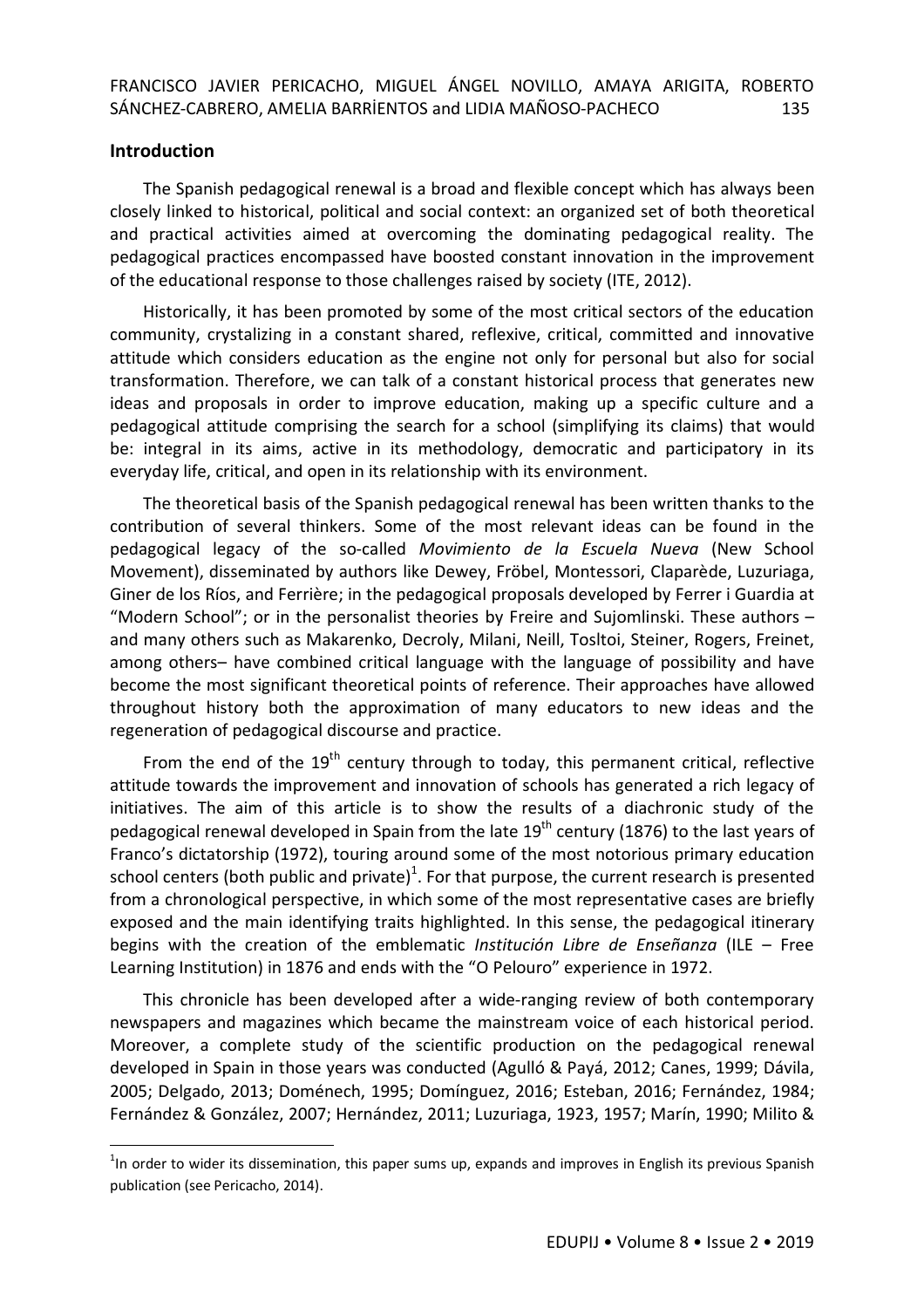Groves, 2013; Pericacho, 2014, 2015; Pozo, 1996, 2004, 2014; Ramos & Pericacho, 2015). Finally, regarding the current ongoing initiatives, the information is completed with data obtained from the revision of education projects, the direct observation of several cases and consultation with the most relevant stakeholders.

Due to the characteristics of the Spanish pedagogical renewal history and our effort for synthesis, the researchers and authors of this study are aware of the number of cases which have not been covered. Therefore, it is noted that the research focuses mainly (but not exclusively) on the geographical areas of Madrid and Catalonia, as being locations with the greatest possibilities for development.

## *From 1876 to early 20th century*

At the end of the  $19<sup>th</sup>$  century, Spanish schooling was suffering a considerable impediment both materially and pedagogically when compared to other industrialized European countries, with underpaid teachers, shortages of schools to meet the school-age population, a lack of social and labor consideration for teachers, authoritarian and rote pedagogical practices, and a lack of school democratization, etc. Even though it went handin-hand with the political and religious judgements and sensitivities, it remained distant to the new pedagogical trends of Europe and the United States at that time.

The new educational psychological trends coming from Europe and the ideas of pedagogical modernity, change of methodologies, contents, the concept of childhood, and the relationship with nature only slowly reached Spain during the  $19<sup>th</sup>$  century as related to the different political and religious sensitivities, which managed to crystalize in the creation of several innovative cases, mainly due to the interest of the private sector. Initial progress in this respect stemmed from three highly prestigious institutions: "Institución Libre de Enseñanza" in Madrid, "Escuelas del Ave María" in Granada, and "Escuela Moderna" in Barcelona.

The *Institución Libre de Enseñanza* (hereafter referred to as ILE), started in Madrid in 1876 and represents, as Molero (2000) stated, the most attractive, innovative and influential educational project within the pedagogy of the era. Among their founders were some of the most relevant thinkers of contemporary Spanish society: Francisco Giner de los Ríos, Gumersindo de Azcárate y Menéndez, Teodoro Sainz Rueda, and Nicolás Salmerón Alonso. Their goal, under the direct influence of contemporary liberal and Europeanist trends, focused on the modernization and improvement of Spanish education. Although the Spanish Civil War in 1936 interrupted its activities, its pioneering work set a milestone in the field of educational pedagogy as it introduced into the Spanish education paradigm the new pedagogical approaches being developed in Europe.

Its teaching methodology, clearly opposed to the contemporary approaches, promoted a student-centered educational concept, where students became the center of the education system and the teaching-learning process, authoritarian and rooted in the past, adapted to the students' degree of psychological maturity by becoming focused on their interests and needs. This new education model was sustained by four pillars: moral, intellectual, artistic and physical. Their joint development allowed students to reach new horizons: with education for the artistic and intellectual pleasure, learning how to enjoy art and knowledge; a physical education focused on health, hygiene that was closer to the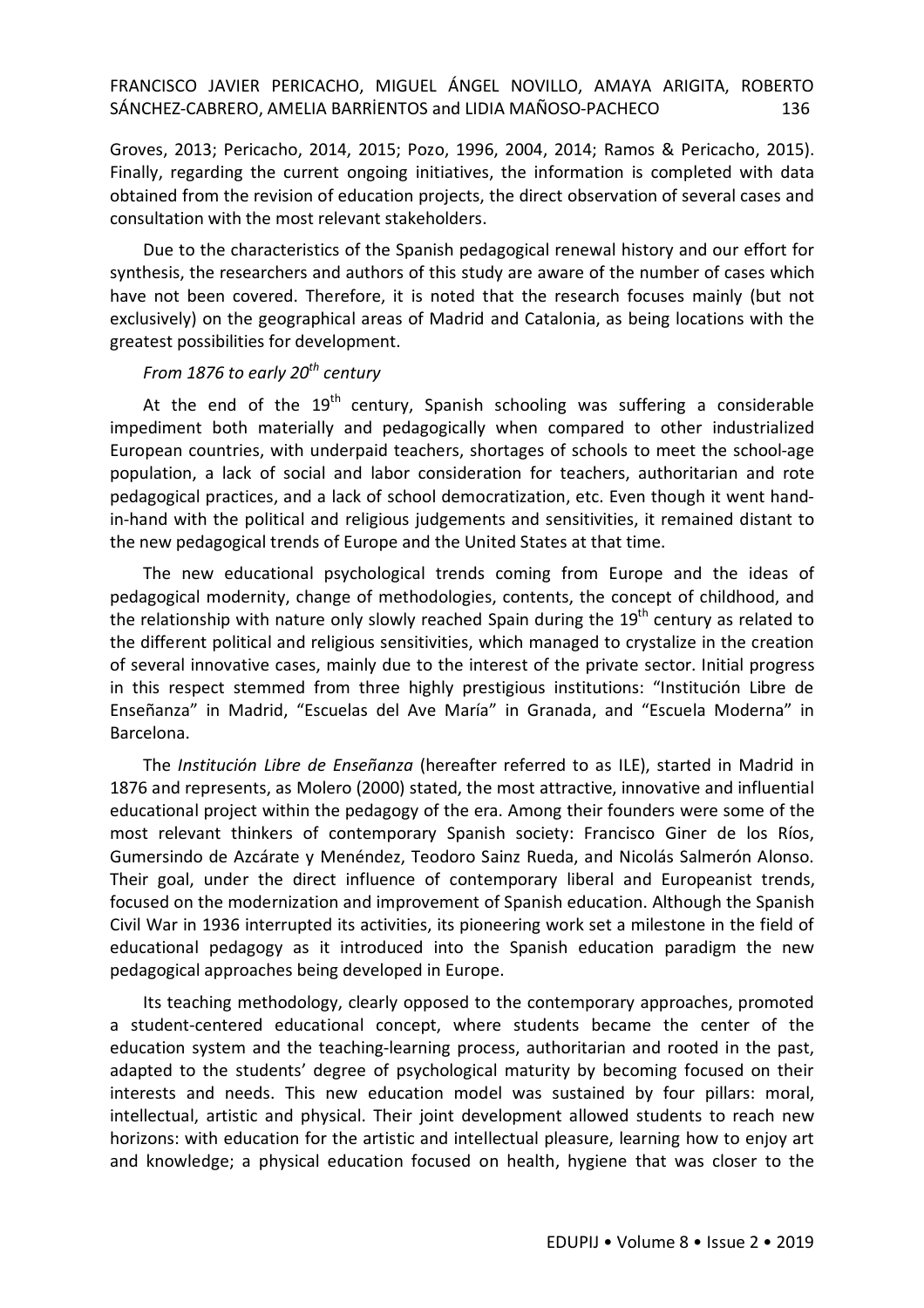esthetic and natural beauty of movement; and a moral formation based on universal ethics and principles, instead of those based on religious beliefs (Gómez, 1966).

The *Escuelas Ave María* (Hail Mary Schools) was another such project that started up in Spain at the end of the 19<sup>th</sup> century, and was considered to a pioneer of the New School. This initiative, of a strongly religious nature, was created in Granada in 1889 under the direction of a priest, Father Andrés Manjón y Manjón. From its beginning, its basic goal was the education and societal integration of the most humble social classes. Its pedagogical approach rejected rote learning and instead focused on the development of the intellectual capabilities of children within an environment where freedom, joy, play, handicraft and contact with nature were its core elements.

Andrés Manjón's project was always supported by a wide sector of society, allowing for its swift expansion throughout Spain and across Europe. Therefore, in only 20 years, the *Escuelas Ave María* grew from 12 schools in 1896 (Anonymous, 1896) to approximately 300 that were registered in 1920 (Canes, 1999).

The third project, *Escuela Moderna* (Modern School), was created in a turbulent Barcelona in 1901, under the direction of Francisco Ferrer Guardia. With a philosophy highly influenced by the educational theories of the French pedagogue Paul Robin, the free thinking movement and the positivist materialism of Auguste Comte (Delgado, 1981), *Escuela Moderna* broke away from dogmatic study and proposed a form of lay-rational education focused on free thinking and the coeducation of genders and social classes. Among its distinctive features were: the eradication of exams, grades and corporal punishment; the opening up of schools to social and labor life dynamics; and the elimination of any kind of knowledge that could not be demonstrated through scientific method (Ferrer, 1976).

Even though the project was supported by eminent figures of the period such as Odón de Buen and Santiago Ramón y Cajal, the attack committed in 1906 by the school's librarian, Mateo Morral Roca, against King Alfonso XIII and Queen Victoria Eugenia triggered the beginning of its decline. In 1909, Francisco Ferrer was accused of being one of the instigators of the events that took place during the "Semana Trágica" (Tragic Week) in Barcelona and was subsequently executed. This fact, together with the poor reputation that *Escuela Moderna* had acquired with the most conservative social sectors in Barcelona at the time (Llarena, 1919), triggered the gradual phasing out of schools of the lay-rational trend throughout Spain and South America, and authorization was withdrawn for those about to open (Sanmartí, 1907 ).

It is not time, though, to analyse in detail the activity of such schools, especially the one in Barcelona, about many speak without really knowing it, some even attributing the education of all the young arsonist who attacked nunneries and churches in Barcelona in July, 1909. (Llarena, 1919, p. 779).

Despite the short time *Escuela Moderna* was actually open, it is important to acknowledge its work and presence in the national and international educational landscape of the beginning of the  $20<sup>th</sup>$  century. The lay-rationalist features of its pedagogy ran deeply among the most progressive educational sectors of the period, spreading fast among educational centers linked to the trade unions; having become a hallmark among American socialist and anarcho-syndicalist educational movements.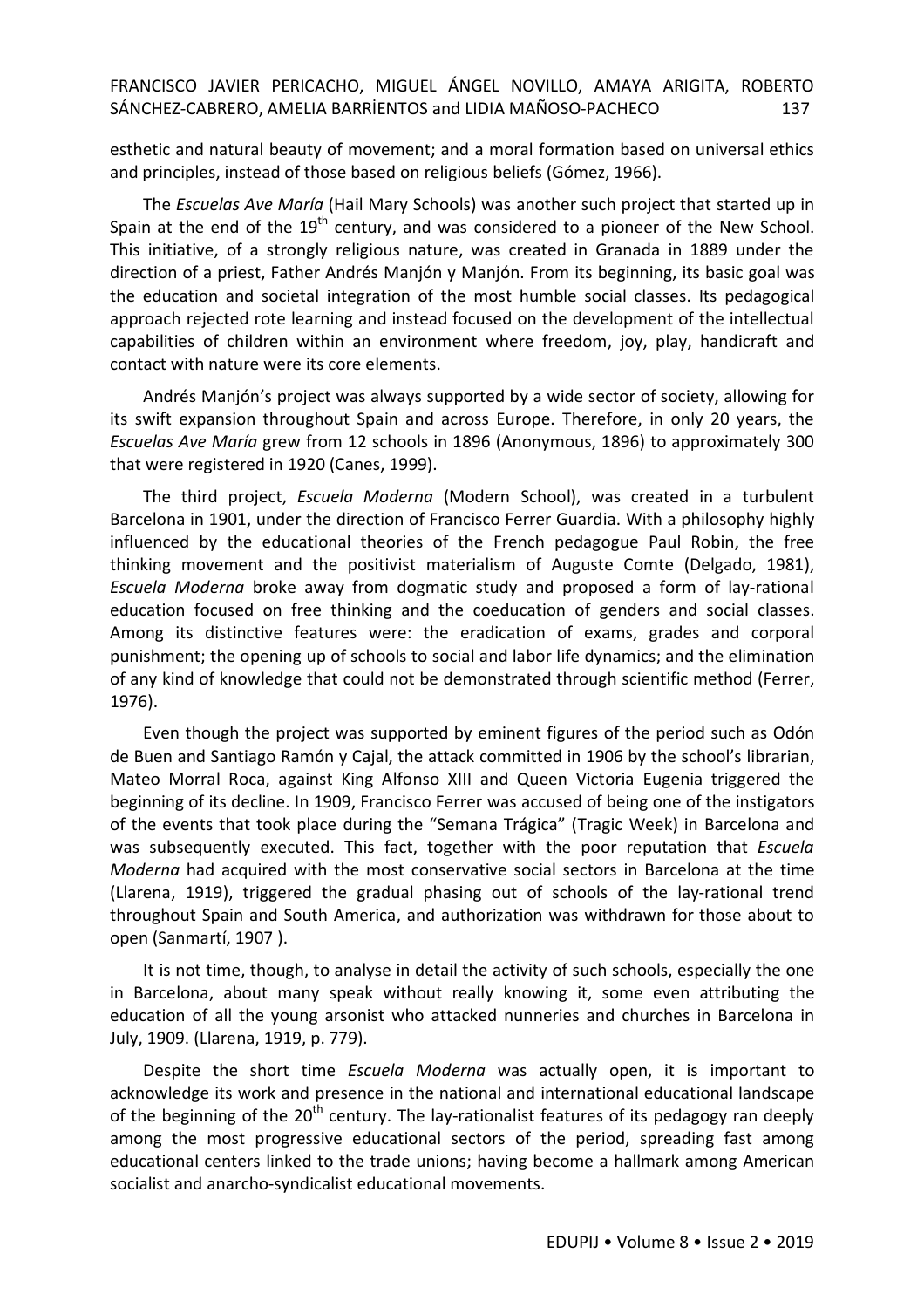Finally, although it can be considered as a direct allocation, during the 1960's Ferrer's ideas has their influence in Anglo-Saxon models like those of A.S. Neill and Paul Goodman.

## *From the first third of the 20th century to the Civil War (1936-1939)*

Stemming from the 1898 crisis, the greatest cultural and intellectual exponents in the country boosted a regenerationist background for educational renewal which encouraged the creation of a new society and, at the same time, a new school to support it generation after generation. Thus, slowly but surely and through different organs of expression, the ideas and experiences of the New School Movement reached Spain. For example, in Catalonia in the early  $20<sup>th</sup>$  century, broad sectors of the bourgeoisie linked to the nationalist movement became concerned about school renewal and the promotion of the Catalan language and culture. The traditional school model was questioned and there were first contacts seen with the innovative pedagogical ideas coming from Europe, which were adjoined to the New School principles.

Some experimental private schools were created as a result of that trend. Thus, in the first three decades of the  $20<sup>th</sup>$  century, a wide variety of centers appeared which were looking to renew their school practices and modernize Catalonia. Therefore, once the deficiencies of the existing education system had been identified, and thanks to the creation of the so-called *Mancomunitat*, several schools supported by different areas of the Catalan bourgeoisie were opened, strongly influenced by the cultural movement *Renaixenca* and the ideas of *Escuela Nueva*. Some of the most outstanding (linked to names like Rosa Sensat, Joan Bardina, Alexandre Galí, Pau Vila, Joan Palau Vera, Manuel Ainaud, Pere Vergés, Artur Martorell, and Jeroni Estrany) examples to be found included: "Sant Jordi" school (1898), "Mosén Cinto" schools (1904), "Mont d`Or" school (1905), "Escuela Horaciana" (1905), "Granja Escolar Catalana" (1905), "Escoles Catalanes del Districte VI" (1906), "Vallparadis" (1910), "Sagrada Familia" school (1910), "Nuevo Colegio de Mont d`Or" (1913), "Escola del Bosc" in Monjuïc (1914), "Galileo" rationalist school (1915), "Casa del Bambini" (1915), "Escola del Mar" (1922), "Mutua escolar Blanquerna" (1923), and the "Milá y Fontanals" school group (1931).

Regarding the center of Spain, especially Madrid as the capital city, the creation of the *"escuelas de ensayo y reforma"* (schools of testing and reform), which were implemented in some graduate schools<sup>2</sup> must be highlighted. Others worthy of mentioning are "Grupo escolar Cervantes" (1918), "Príncipe de Asturias" (1918), and "Instituto-Escuela" (1918). These schools became experimental centers funded by public authorities where innovative methodologies from *Escuela Nueva* were applied, in the hope that they would later spread to the rest of public schools once their suitability was proven (Pozo, 2004). The creation of these schools was achieved through the *"Patronatos escolares"* (school boards), legal organisms which mediated between the Ministry of Education and the schools, allowing for much needed freedom of such centers.

 $\ddot{\phantom{a}}$ 

<sup>&</sup>lt;sup>2</sup>"All our schools are unitary: a lot of children of different ages and culture degree in a single room and with just one teacher. Slowly, excessively slowly, unitary schools become graduate schools: homogeneous and relatively reduced groups of children, a room for each group, in each room a teacher, and a headmaster for all the rooms making up the school." (Llorca, 1922, p. 254)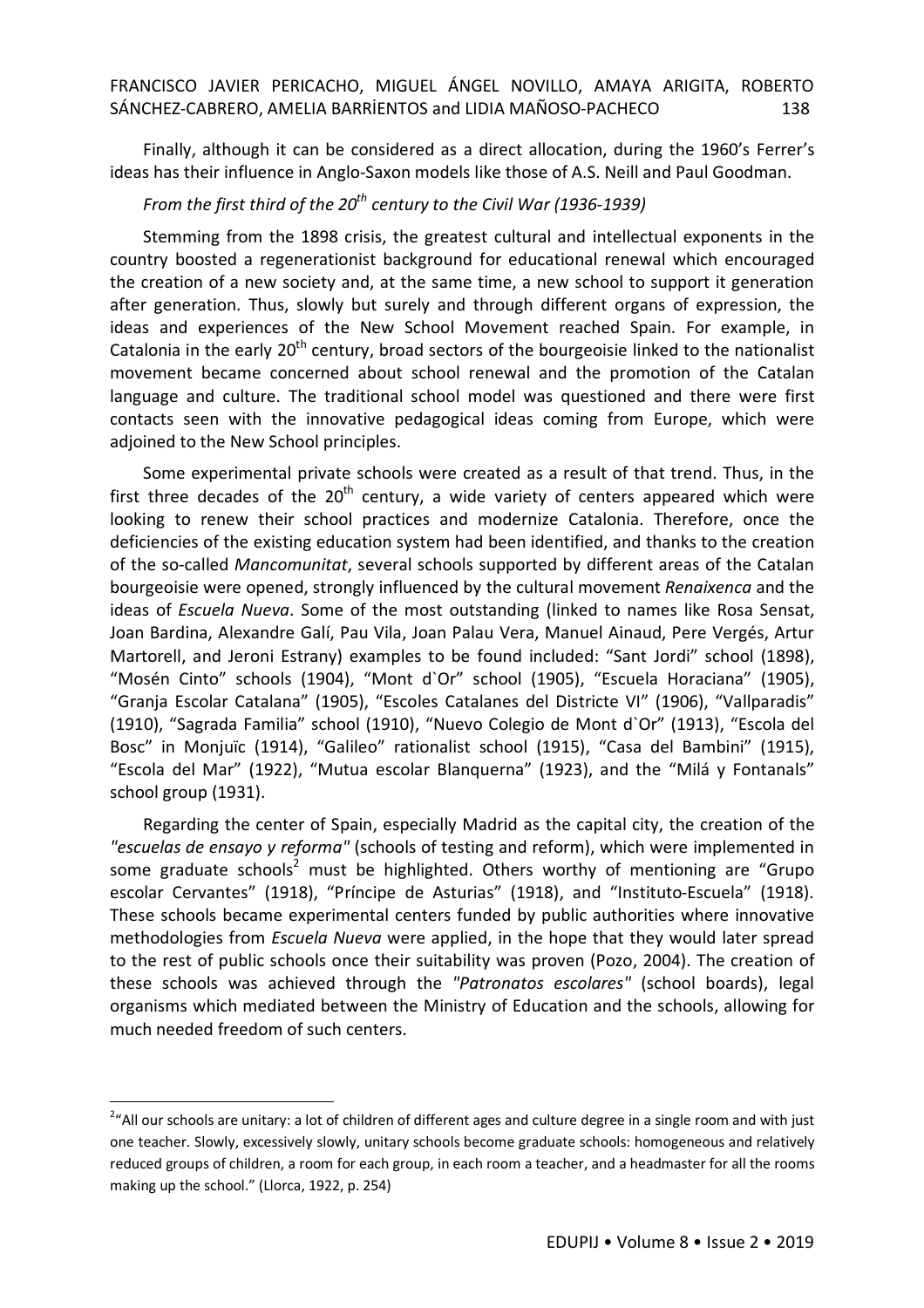Highlighting its privileged condition as the capital of Spain and because of its location at the center of the Iberian Peninsula, according to the centralist trend of the Government policies, it was the intention to set Madrid as the inspiration and model of the Spanish pedagogical renewal, and the epicenter of innovative ideas to the rest of the country (Pozo, 1996). These educational centers enjoyed a high level of autonomy in selecting teachers and starting experiments, as well as from administrative ministerial regulation. Moreover, the introduction of new contents was permitted (physical and artistic education, etc.), as well as the application of *Escuela Nueva* active methods in real schools. Therefore, they became the main icons of Spanish Regenerationism for society and soon became model schools, highly visited by teachers and school masters alike from all over the country.

All those educational proposals put into practice during the early  $20<sup>th</sup>$  century, the education innovations that ran deep in Spain due to the *Escuela Nueva* pedagogical trend, the institutions –like the *Junta de Ampliación de Estudios* (Committee for Extension of Studies)– encouraged the introduction of new European educational approaches and the political commitment of certain sectors proposing a pedagogical change in the education policy of the country; all those elements contributed to the start of a pedagogical revolution in Spain that culminated in the Second Spanish Republic (1931-1939).

From a pedagogical perspective, the Second Spanish Republic became a sort of golden age. This period has been deeply studied by pedagogues and historians such as Barrios (1999), Fernández (1984), Lozano (1980), Millán (1983), Molero (1977), Moreno (2003), Puelles (2002), and Ruiz (1993). It meant the development of a public educational model which wanted to support schools on the three fundamental pillars of a democratic State: free and compulsory education, and laicism. An effort was made in order to build a state, rational, integral, autonomous school framed in the principles of co-education. Besides, the measures of the Ministry of Public Instruction affected not only schools, but also reached those most marginalized areas form a cultural and social point of view. Luzuriaga (2001), one of the key names of the educational renewal process that took place in Spain between 1914 and 1936, considered that phase as a new period "in which public and lay school became the ideal instrument to start theoretical and practical projects of a unique and active school" (p. 36).

The Spanish Civil War started in 1936 and ended on April 1, 1939. It began with an uprising of part of the Spanish army in Morocco (led by General Francisco Franco) against the democratically elected republican government (with Manuel Azaña as president). Despite the different political interpretations of this tragic historical event, a common statement arose: that the end of the war did not finish with repression and violence, nor was it made possible for national pacification and reconciliation. Instead, a new political system began in 1939 from a radical division between winners and losers. Thus, the post-war period was characterized by a long economic autarky, with great deficiencies, hunger, international isolation, the suppression of individual freedom, a hard political repression, illiteracy, and a lack of social services.

### *The dictatorship era (1939-1975)*

Following the end of the Civil War in 1939, Franco's regime lasted a further 36 years. The regime brought about changes to the education environment that materialized through a counterrevolution regarding the pedagogical principles of the Second Republic, giving way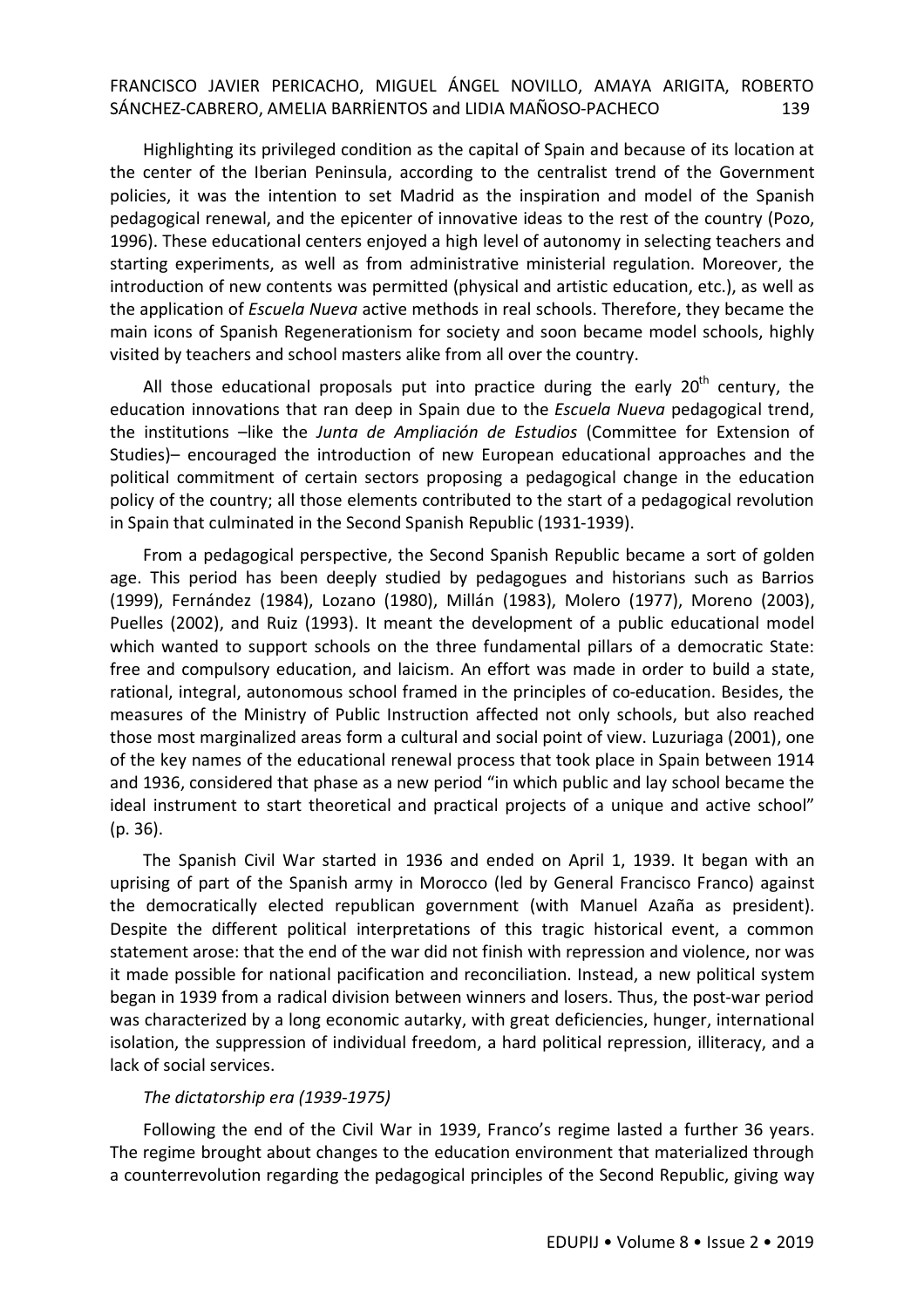to an educational model based on an anti-liberal traditionalism, an outstanding militaryfascist authoritarianism, and a catholic fundamentalism aimed at a deeply conservative society (Morente, 1997).

Virtually all institutions and organisms responsible for the political and educational ideas of the Second Republic were accused of setting interests against the nation and, therefore, obliged to hide or transform their identity features according to the new models of citizen, society and State imposed by the regime.

Up until the mid-1960's, there was a setback or stagnation regarding teaching methodologies. Nevertheless, and in spite of the regime's political and pedagogical aversion to any pedagogical proposal with innovative or critical features, some attempts at pedagogical renewal were not completely thwarted; mostly coming through private initiatives in Catalonia and Madrid. In Catalonia, the most significant examples were "San Gregorio" (1955), "Talitha" (1956), "Instituto Costa i Llobera" (1957-1958), "Thau" (1963), and "Ton i Guida" (1963). In Madrid, some school centers appeared which managed to avoid the authoritarian control of the time; and some of the most relevant initiatives are still active today: "Estudio" (1940), and "Estilo" school (1959) centers.

"Estudio" (1940) adopted the pedagogical and methodological principles of both *ILE* and *Instituto Escuela*. It was a school founded by Jimena Menéndez-Pidal, Carmen García del Diestro, and Ángeles Gasset, former teachers of *Instituto Escuela*. Some had been related to the laboratories of the Committee for the Extension of Studies (JAE) or pensioned from it.

The pedagogical renewal of this school is somewhat historical due to the particularly difficult moment from when it was founded. These absolutely enlightened women, and gathered all ILE's achievements materialized at *Instituto Escuela* and carried on with these ideas within an extremely difficult social and political moment in Spain; in other words, to educate children and not follow, in my opinion, a superficial kind of education. I think that is the magic of a school, one that transmits an interest in culture<sup>3</sup>.

"Estilo" school (1959) is a private center created by Josefina Aldecoa in order to modernize the then existing pedagogical model. At first it received many intellectuals, artists and, in general, anyone who was looking for a different type of education for their children, starting a model that brought together both the Krausism principles and ILE's pedagogical model.

By the last years of the regime, some experiences were created from different perspectives, which aimed to consolidate an alternative to the official pedagogical model. In Madrid, two schools were started that are still active today: the public schools of "Palomeras Bajas" (1969) and "Trabenco" (1972).

"Palomeras Bajas" (1969) stemmed from a project seeking to be a public school with the following basic principles: stress placed on individual teaching, teamwork and a direct relationship with the neighborhood and parents in order to achieve their gradual participation in school life (Palomeras Bajas, 2013). In this sense, competence acquisition and development were especially considered, as they enable students to operate in the best way possible within different contexts. The assembly is one of the main educational

 $\ddot{\phantom{a}}$ 

<sup>&</sup>lt;sup>3</sup>Interview with a teacher at Colegio Estudio and Delegate of 3<sup>rd</sup>, 4<sup>th</sup>, and 5<sup>th</sup> primary sections, January 21, 2013.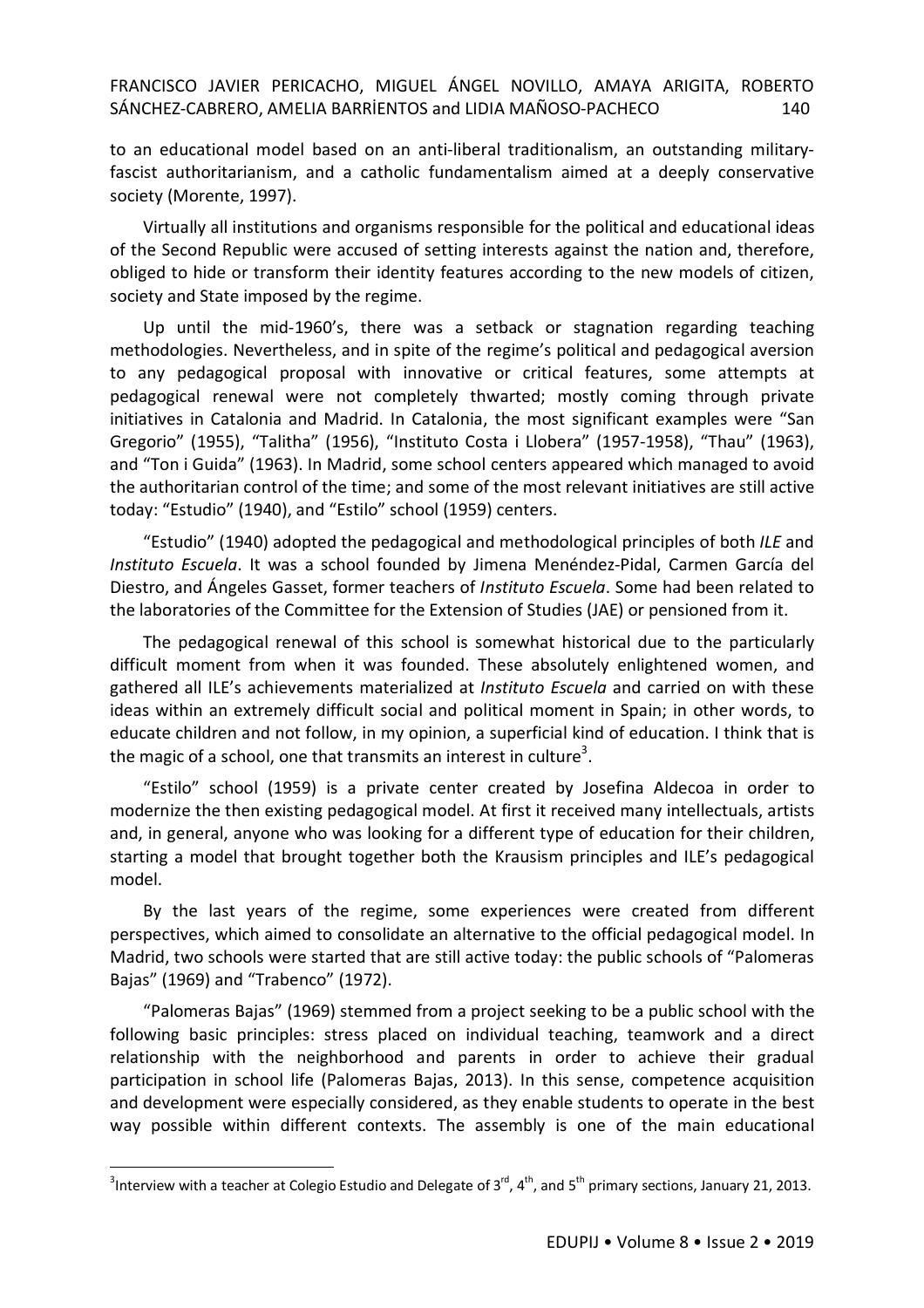resources of the center, where "Every Monday there is a meeting for the first hour, and we try to make it coincide at the same hour in every classroom."<sup>4</sup>

"Trabenco" public school (1972) was created as a result of an agreement with the Ministry of Education and Science and a group of cooperative members who gave up their establishments in exchange for the power of selecting teachers, provided that they were official or interim staff. The center put into practice an active, democratic and dynamic methodology<sup>5</sup>. As its headmaster stated: "Trabenco has an organizational structure that allows for direct participation, where families and teachers –from different responsibility levels– share and take responsibility for the project."<sup>6</sup>

In other areas of Spain, such as the Basque Country and the Community of Valencia, concern was shown about the introduction of the pedagogical renewal's methodological basis, and the recovery of the Basque and Valencian languages, respectively. The cases of "La Tramuntana" (1968) in Valencia, and the *Ikastola* "Langile" (1970) in the Basque Country are particularly noteworthy examples.<sup>7</sup>

"La Tramuntana" (1968) taught having Freinet's work as a referent. Shortly after its opening, the regime rejected its recognition as a private center, and attempted to overcome the problem by reconverting it to the "Mistral" school. After several internal conflicts, in 1975 the parents cooperative was dissolved which gave way to a teacher cooperative named "La Masía," and is currently a subsidized private center.

The *Ikastola* "Langile" (1970), in Guipúzcoa (País Vasco), is an initiative that "started as an application of a Freinetinian methodology" (Dávila, 2005, p. 97). Initially it only had a kindergarten, then later, in 1972, preschool classrooms were unified and in 1976 it was legalized as a cooperative. Finally, in 1993, it was integrated to the school public network of the Basque Country.

Lastly, in other areas of Spain, there were other significant cases. During the 1972-1973 academic year, the "O Pelouro" school was opened in Pontevedra (Galicia), founded by Teresa Ubeira and Juan Rodríguez de Llauder. It was a subsidized center focused on a pedagogical renewal and current integration with a great number of students having special educational needs. From its beginning, the school had a critical attitude towards the rigid, competitive model, building a school for everyday life without excessive timetables, subjects or fixed activities.

### **Conclusion**

 $\ddot{\phantom{a}}$ 

The aim of this article was to publish the results of a diachronic study of the pedagogical renewal developed in Spain from the late  $19<sup>th</sup>$  century (1876) to the last years of Franco's dictatorship (1972), through a historical analysis of some of the most well-known primary education school centers. As has been seen, the pedagogical renewal constituted an innovative engine and a constant pedagogical transformation in the history of Spanish education, becoming an example of social-educational teaching commitment, a shared

<sup>4</sup> Interview with Headmaster of CEIP Palomeras Bajas, April 8, 2013.

<sup>&</sup>lt;sup>5</sup>Visit to the centre during the 2010-2011 academic year.

<sup>&</sup>lt;sup>6</sup>Interview with Headmaster of CEIP Trabenco, April, 2013.

 $7$ Excellent and useful analysis can be found in Dávila (2005).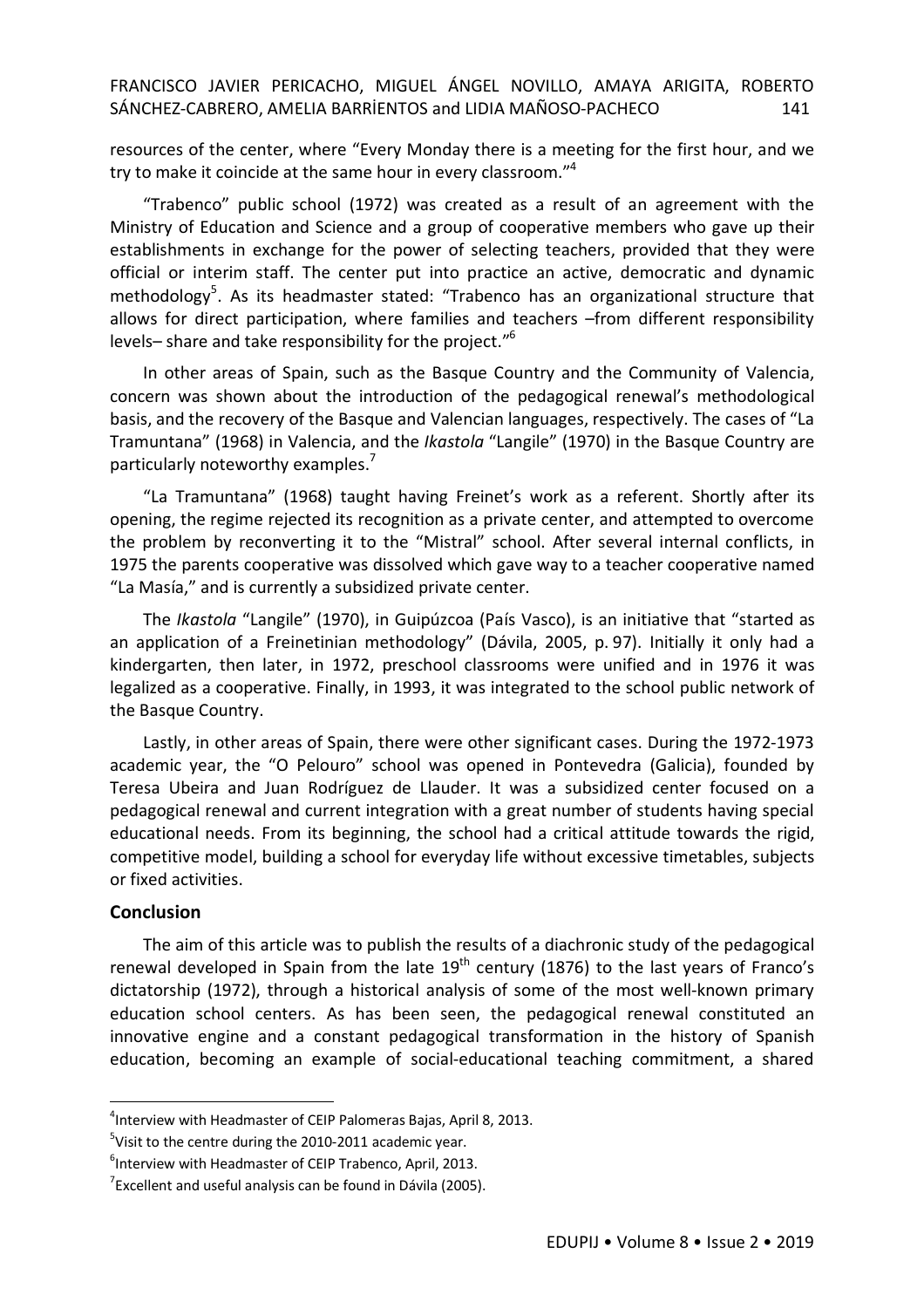methodological thinking, and the search for schools that were not only configured in an academic context, but as a driver for personal, cultural, and social improvement. Each of the cases which limits its outline reflects a unique educational singularity. All of them, however, promote both discourse regeneration and pedagogical practice, and perform in their classrooms a relatively common series of educational principles such as a more active school in its methodology, more integral in its purpose, and participatory and open in its relationship with its environment.

Taking into account the different historic and geographical realities where these initiatives were started and the different influences which inspired them, from the late 19<sup>th</sup> century until the last years of Franco's dictatorship (1939-1975), it highlights a non-stop trend in the opening of heterogeneous school centers which experimented with and boosted the pedagogical renewal processes in Spain. The history which, although constant in time, took place during periods of considerable growth during the Second Republic and from the 1970's onwards, and also at a time of significant decline during the dictatorship era.

To conclude, and as stated in this article, the history of the Spanish pedagogical renewal is a heterogeneous, eclectic history which has been evolving since 1860 without interruption, but at different speeds according to the political moment and the different sociocultural concerns pertaining to specific contexts and periods. In other words, it constitutes a pedagogical engine of criticism, commitment, innovation, and constant transformation of both discourse and pedagogical practice, essential to understanding the evolution and educational regeneration processes taking place in contemporary Spain.

Having solid knowledge about the nature and development of these historical processes in Spain allows for a broadening of the theoretical and practical framework for discussion within the educational community, to enlarge the pedagogical imaginary on which the meaning and aim of schools must be based and, finally, to strengthen a critical perspective on the dialectic relationships set between schools and the sociocultural context of each historical era.

### **Notes**

Corresponding author: FRANCISCO JAVIER PERICACHO

### **References**

Agulló, M. C., & Payá, A. (2012). *Les cooperatives d´ensenyament al País Valencià i la renovació pedagógica (1968-1976)*. Valencia, Spain: Servicio de Publicaciones de la Universidad de Valencia.

Anonymous. (1896, 5th January). *La lectura dominical, 105*, 9.

- Barrios, J. M. (1999). La legislación laica desbordada. El anticlericalismo durante la Segunda República. *Espacio, Tiempo y Forma. Historia Contemporánea*, *12*, 179-224.
- Canes, F. (1999). Las Escuelas del Ave María: una institución renovadora de finales del siglo XIX en España. *Revista Complutense de Educación, 10*(2), 149-166.
- Dávila, P. (2005). La renovación pedagógica en el País Vasco (segunda mitad del Siglo XX). *Sarmiento: Anuario Gallego de Historia de la Educación*, *9,* 85-104.
- Delgado, B. (1981). *La Escuela Moderna de Ferrer i Guardia*. Barcelona, Spain: Ediciones CEAC.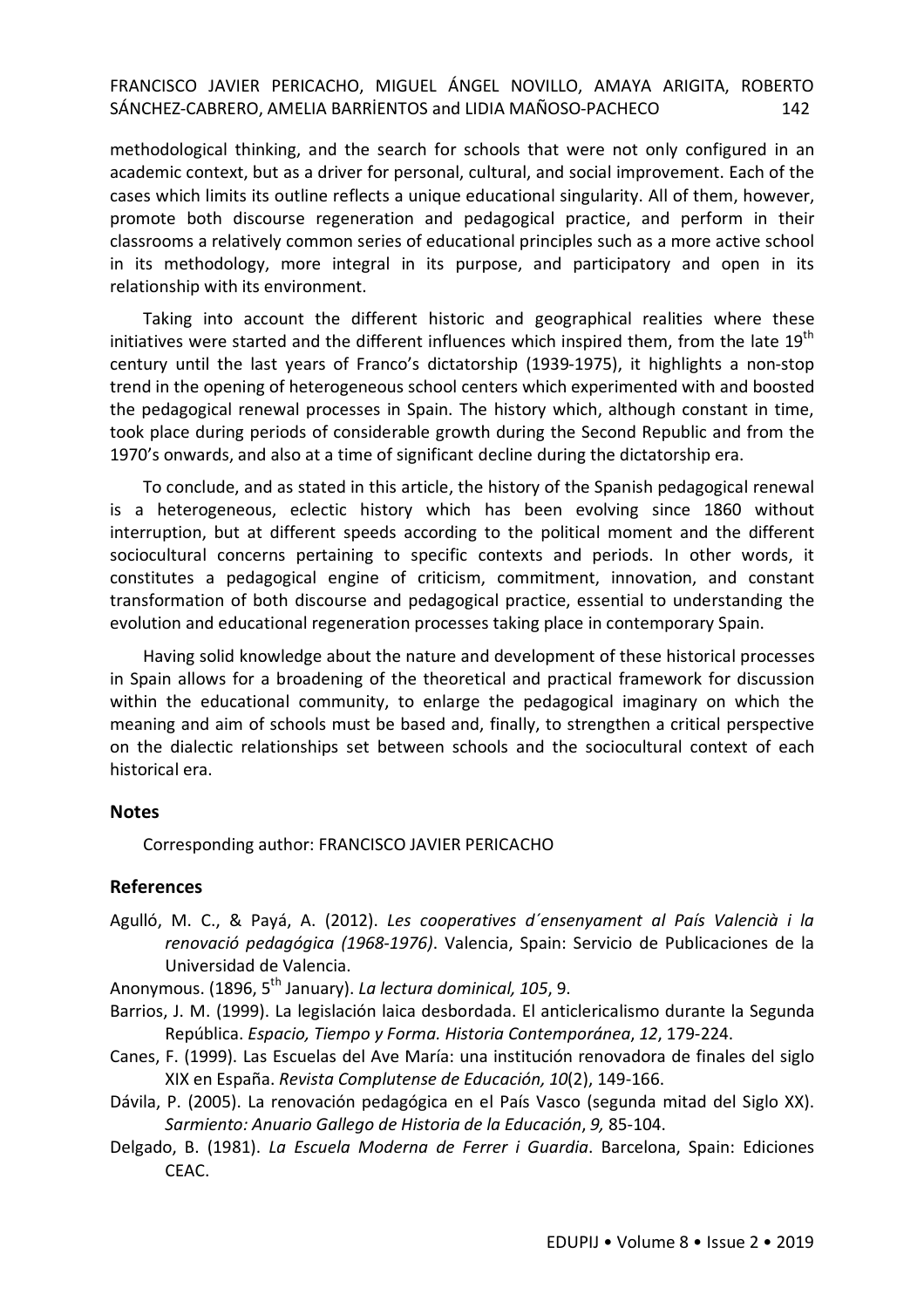- Delgado, P. (2013). Historia, memoria y olvido del exilio republicano. El Colegio Madrid y su contribución a la renovación pedagógica de México. *Educació i Història*. *Revista d'història de l'educació, 22*, 141-161.
- Doménech, J. (1995). Aproximació a la renovació pedagógica. *Temps d`Educació*, *14*, 175- 184.
- Domínguez, J. (2016). La renovación pedagógica: del instruccionismo intelectualista al holismo educativo. *Revista Tendencias Pedagógicas, 27,* 43-76.
- Esteban, S. (2016). La renovación pedagógica en España: un movimiento social más allá del didactismo. *Revista Tendencias Pedagógicas, 27,* 259-284.
- Fernández, J. J. (1984). *Educación y cultura en la guerra civil (España 1936–39)*. Valencia, Spain: Nau Llibres.
- Fernández, R., & González, F. (2007). La Junta para Ampliación de Estudios e Investigaciones Científicas en el Centenario de su creación. *Revista Complutense de Educación*, *18*(1), 9-34.
- Ferrer, F. (1976). *La Escuela Moderna*. Barcelona, Spain: Tusquets.
- Gómez, M. D. (1966). *Los reformadores de la España contemporánea*. Madrid, Spain: CSIC.
- Hernández, J. M. (2011). La renovación pedagógica en España al final de la transición. El encuentro de los movimientos de renovación pedagógica y el ministro Maravall (1983). *Revista d'Història de l'Educació, 18*, 81-105.
- ITE (Instituto Nacional de Tecnologías Educativas y de Formación del Profesorado). (2012). *La renovación pedagógica en el Estado Español*. Retrieved from http://www.ite.educacion.es/.
- Llarena, J. (1919). Boceto de información mundial pedagógica*. Revista La Escuela Moderna, año XX*, 230*,* 779.
- Llorca, Á. (1922). La escuela graduada en España. *Revista de Pedagogía,* year I, 7, 254.
- Lozano, C. (1980). *La educación republicana, 1931–36*. Barcelona, Spain: Universidad de Barcelona.
- Luzuriaga, L. (1923). La educación nueva. *Revista de Pedagogía*, *22*, 361-367.
- Luzuriaga, L. (1957) *La Institución Libre de Enseñanza y la educación en España*. Buenos Aires, Argentina: Universidad de Buenos Aires.
- Luzuriaga, L. (2001) *La escuela única*. *Ed. Herminio Barreiro Rodríguez*. Madrid, Spain: Biblioteca Nueva.
- Marín, T. (1990). *La Renovación Pedagógica en España (1907-1936). Los pensionados en Pedagogía por la Junta para la Ampliación de Estudios*. Madrid, Spain: Consejo Superior de Investigaciones Científicas.
- Milito, C. C., & Groves, T. (2013). ¿Modernización o democratización? La construcción de un nuevo sistema educativo entre el tardofranquismo y la democracia. *Bordón*, *65*(4), 135-148.
- Millán, F. (1983). *La revolución laica. De la Institución Libre de Enseñanza a la Escuela de la República*. Valencia, España: Fernando Torres.
- Molero, A. (1977). *La reforma educativa de la Segunda República Española. Primer bienio*. Madrid, España: Santillana.
- Molero, A. (2000). *La Institución Libre de Enseñanza: Un proyecto de reforma pedagógica.*  Madrid, España: Biblioteca Nueva.
- Moreno, M. (2003). La política religiosa y la educación laica en la Segunda República. *Pasado y Memoria. Revista de Historia Contemporánea*, *2*, 5-67.